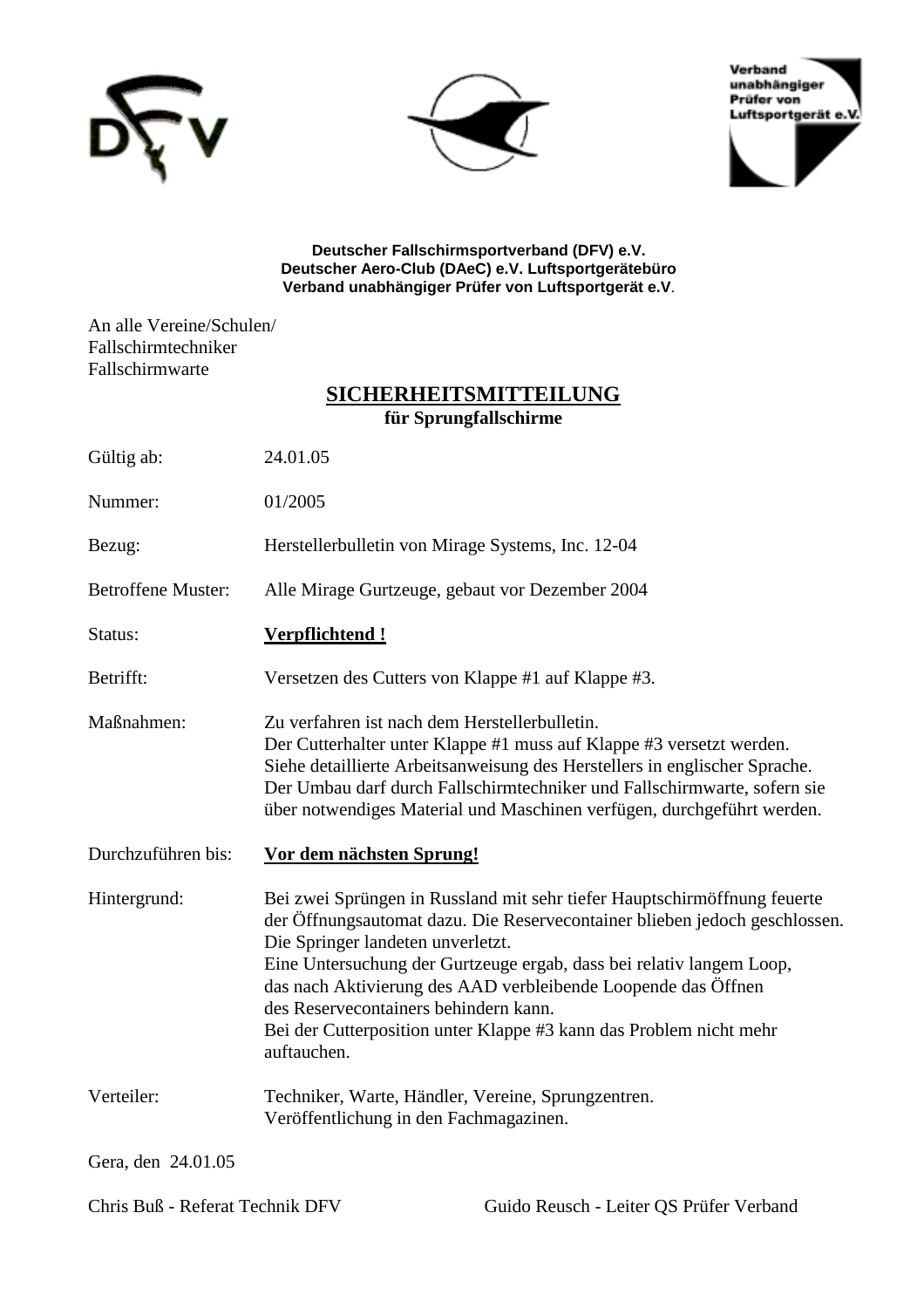# MIRAGE SYSTEMS, INC.

#### PRODUCT SERVICE BULLETIN 12-04

**December, 2004**

#### **SUBJECT:** AAD CUTTER LOCATION CHANGE

**DESCRIPTION:** The location of the AAD cutter assembly must be changed from below the #1 flap (below the reserve PC) to below the #3 flap (above the reserve PC). This reduces the cut length of the reserve closing loop and isolates it from the effects of poor field rigging, such as misplaced bulk, undercompressed or worn pilot chutes and overly long and/ or unlubricated loops. By reducing and standardizing loop cut length, reserve pack opening functionality and reliability in the case of AAD activation are improved.

**Only the functionality of optional AAD equipment is addressed here.** Manually (ripcord) operated reserve pack opening functionality and reliability are NOT in question and are not affected by the cutter location change.

**BACKGROUND:** Mirage Systems has always used the #1 flap cutter location on Mirage and RTS sport containers. This location is also used by many other manufacturers and was approved by Airtec, Gmbh, the manufacturer of the Cypres AAD. Following AAD activation, the free (cut) end of the closing loop is still held by the reserve ripcord and must weave its way through the separating top flaps as they are pushed up and apart by the deploying reserve pilot chute.

One incident has been reported overseas in which 2 Mirage containers failed to immediately deploy their reserves on the same jump after Cypres activations. Both jumpers deployed their mains and landed safely without further incident. Although details of the incident were vague, Mirage Systems was able to inspect the team gear involved and to review their typical packing procedures.

The results of that review, and of extensive in-house testing, were that although AAD activation was generally reliable when the Mirage is properly packed, and numerous saves have been reported, common rigging errors could possibly produce a situation where the loop cut length is too long to allow the loop to clear the closing flaps and the reserve container to open immediately.

Mirage engineers, working in cooperation with Airtec engineers, determined that moving the cutter above the reserve PC, to flap #3, essentially eliminated the identified risks with only a minimal aesthetic cost. It was felt that this solution was simpler and more reliably effective than any other combination of rigger education and container modifications.

**AFFECTED SYSTEMS**: All Mirage and RTS containers manufactured prior to December 2004 equipped with Cypres or other loop-cutting AADs. See Modification Procedure for instructions on identifying previously modified and/ or compliant systems.

**MODIFICATION PROCEDURE:** See attached.

**QUALIFIED PERSONNEL:** FAA Master Rigger or foreign equivalent.

**COMPLIANCE:** Since the reserve container must be opened and sewn, a repack is indicated. Affected containers must be modified no later than the next repack, or 120 days from the last repack, whichever is earlier. Affected containers showing signs of loose rigging, such as being able to "tip" the reserve pilot chute from side to side, are more likely to experience activation problems, and should be addressed accordingly.

**AUTHORITY:** Daniel Thompson, President, Mirage Systems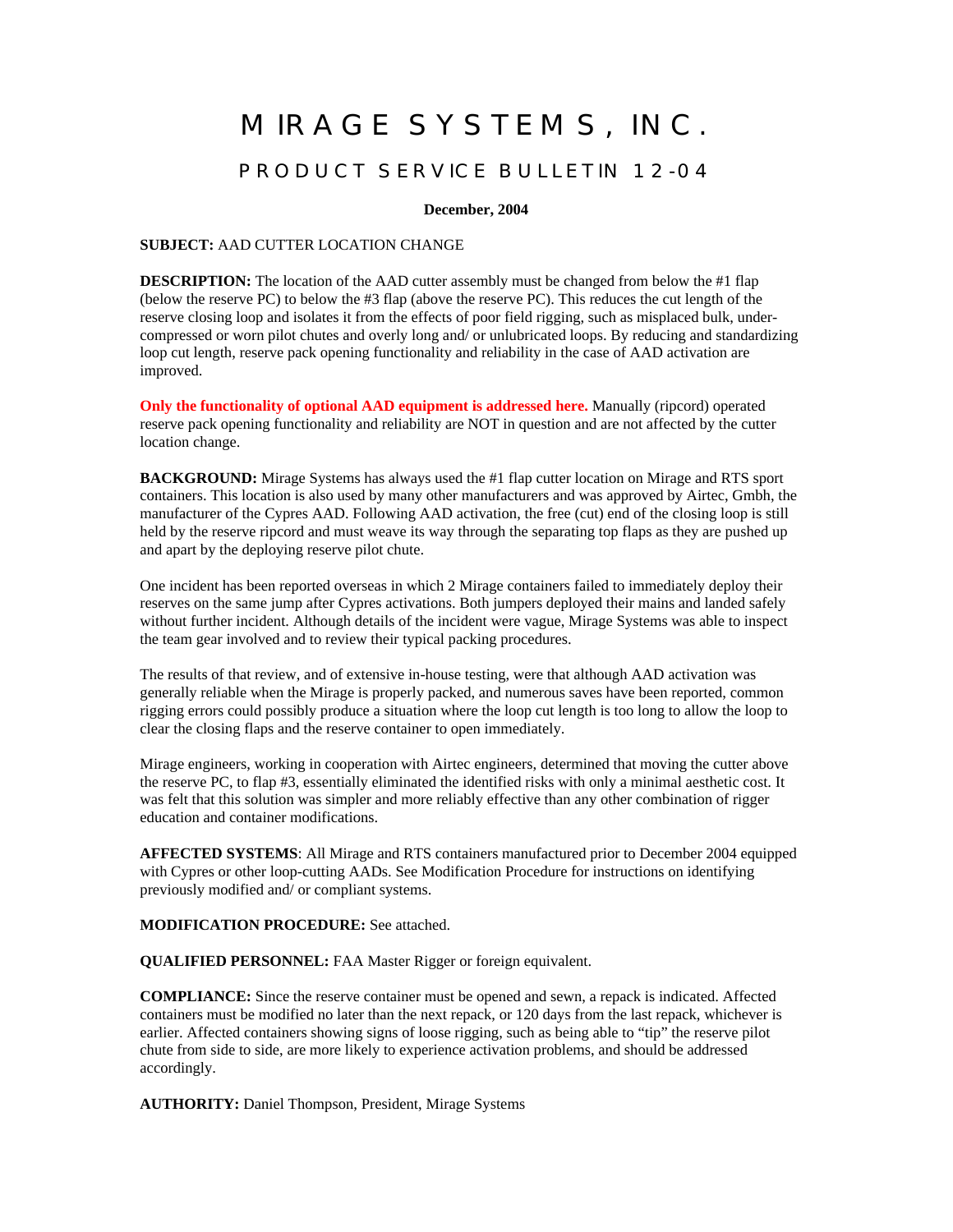

December 2004

Loop Cutter Location Recommendation

Airtec has been testing rigs for more than 15 years. Each and every rig which is sold CYPRES ready was checked in our house for reserve openings by loop cutting. Over the years the task to open a container by loop cutting got more and more difficult. Especially in the last years, lots of rigs were redesigned to meet the requirements of freefly or speedskydiving. All efforts have been put into the containers to prevent them to open prematurely and to protect bridles, risers and toggles, etc.

It became harder to find technical ways to cover all these demands. On one side the reserve containers should stay close under all circumstances in freefall – on the other side an immediate opening without any hesitation is desired. These two criteria are difficult to meet. Several containers which have been in our house for testing needed modifications to assure reliable openings after a CYPRES activation. The pilotchute force was raised in general, but the error margin for riggers became smaller and smaller.

On containers with internal pilotchutes, the favourite cutter location is in most cases on flap nr. 1, the kicker plate below the pilotchute. It is favourite because it does not bulk at all and even a poor packjob would not make the mounted AAD "visible". The downside of this cutter location is that the rigging work has a lot of influence on the length of the cut loop end above the cutter. Loose rigging increases the loop length above the cutter in any case. If the cutter is mounted above the pilotchute (in a rig with internal pilotchute) the cut loop length above the cutter will always be the same, independent from rigging influences. We put a lot of efforts in container testing to ensure reliable pilot chute launches after CYPRES activations.

We try to simulate the real world as good as possible and also make trials in suboptimal conditions. Only when the results are safe under "real world" aspects, the installation is approved.

As the packing of very small reserve containers is getting more and more sophisticated, we see a cutter position above the pilotchute as being a very easy and inexpensive way to significantly increase safety. Many factors which neither the container manufacturer nor the AAD manufacturer have any influence over, can be eliminated. We appreciate the action Mirage is taking with this PSB because it eliminates possible side effects from a lot of field rigging errors which no manufacturer can prevent. We encourage other manufacturers of containers with internal pilotchutes to evaluate this cutter location and take similar action as is appropriate.

Our testing work and cooperation with rig manufacturers concerning CYPRES installations will continue in the future as in the past 15 years.

Airtec GmbH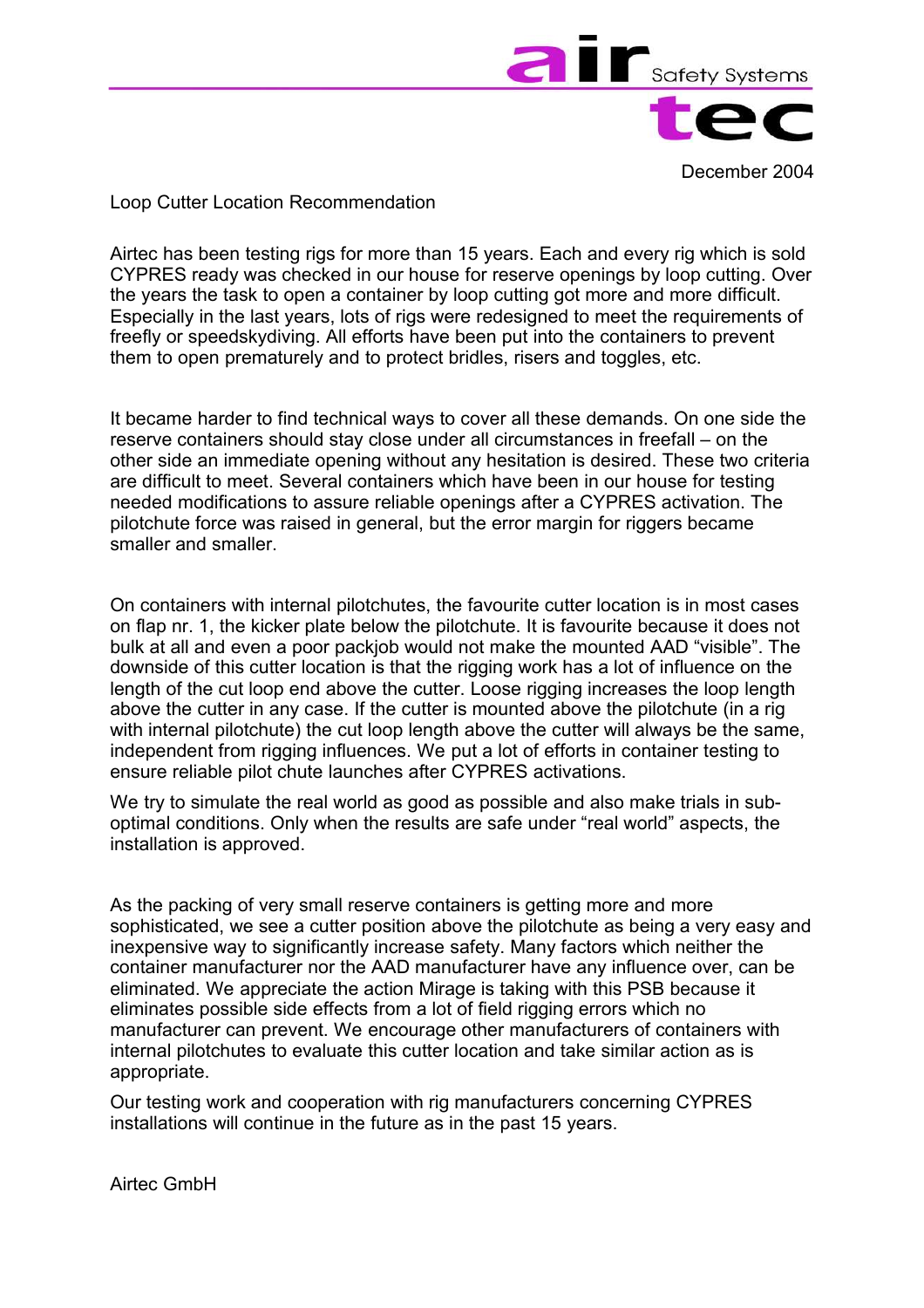# MIRAGE SYSTEMS, INC.

# PRODUCT SERVICE BULLETIN 12-04

Product Modification Procedure

Authorized Repairman: FAA Master Parachute Rigger or Foreign Equivalent.

Tools required:

- 1. Snips or small pointy scissors. (Seam ripper optional)
- 2. Small crafts glue gun. (Optional)
- 3. A 3/4" x 1 5/8" squared plastic template, with a mark at 3/8". (See step 1)
- 4. Tailors marking pencil.
- 5. Lighter and/ or hot knife.

Machine required:

1. Medium to heavy duty 301 Straight Stitch (5-9 spi.) Capable of sewing through .040 nylon plastic.)

Materials required:

- 1. 3 1/4" length of 3/4" type III nylon binding tape (cover for elastic keeper.)
- 2. Size  $E / 69$  nylon thread. (Color black or matching)

Time required: 15-20 min.

Procedures:

Step 1.

Cut a  $3/4$ " X 1 5/8" (2 X 4 cm.) template using a piece of plastic template material or firm craft poster board. Mark at 3/8" (1cm) as shown.

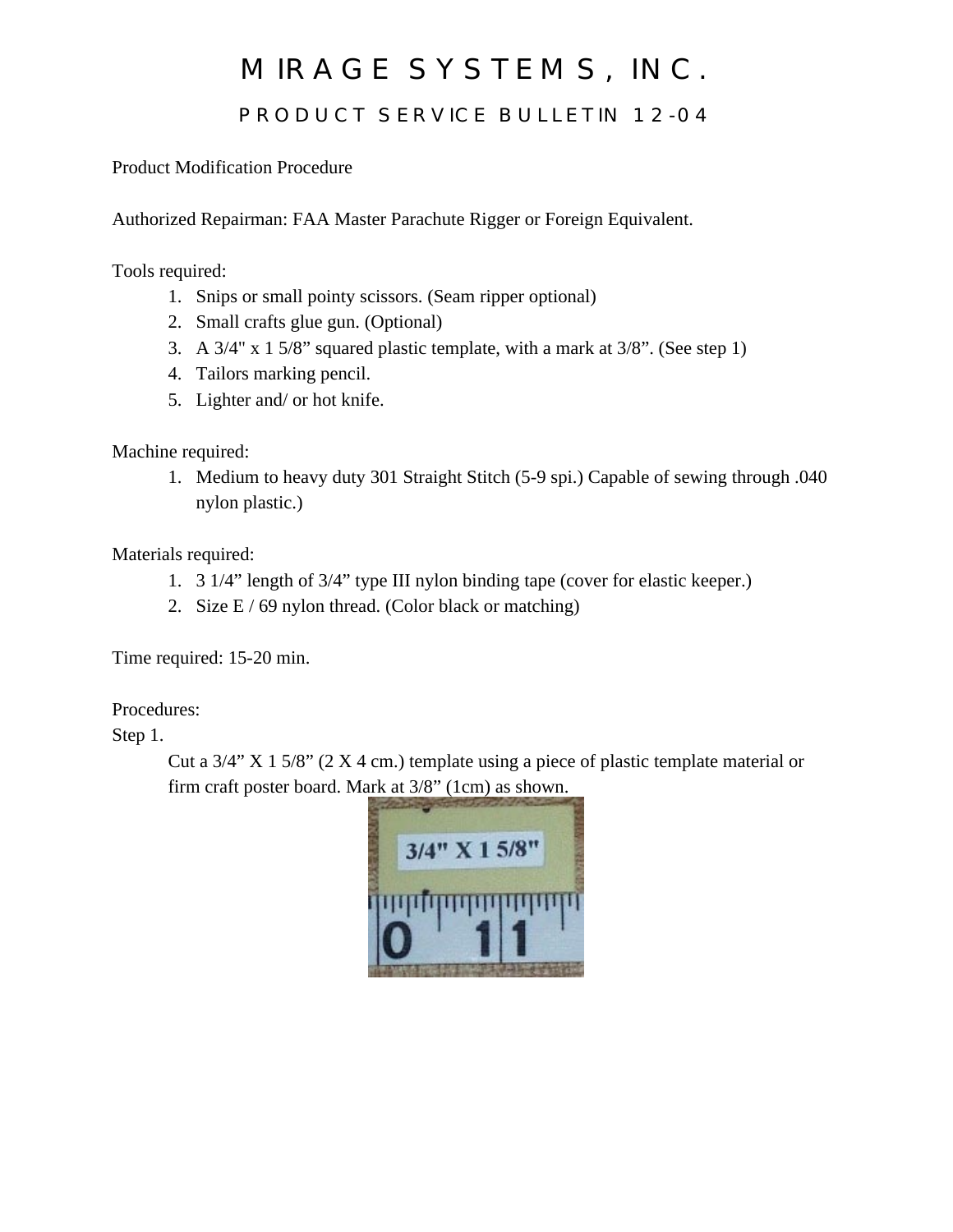### Step 2.

With main canopy removed, open reserve container (if not already), remove free-bag, remove suspension lines from pocket and chain link. Bag the canopy in its free-bag with pilot chute and tie off with pull-up cord at the reserve risers.



### Step 3.

Completely unthread the Cypres cutter from the underside of #1 kicker flap and temporarily store it in the channel under the reserve pack tray.

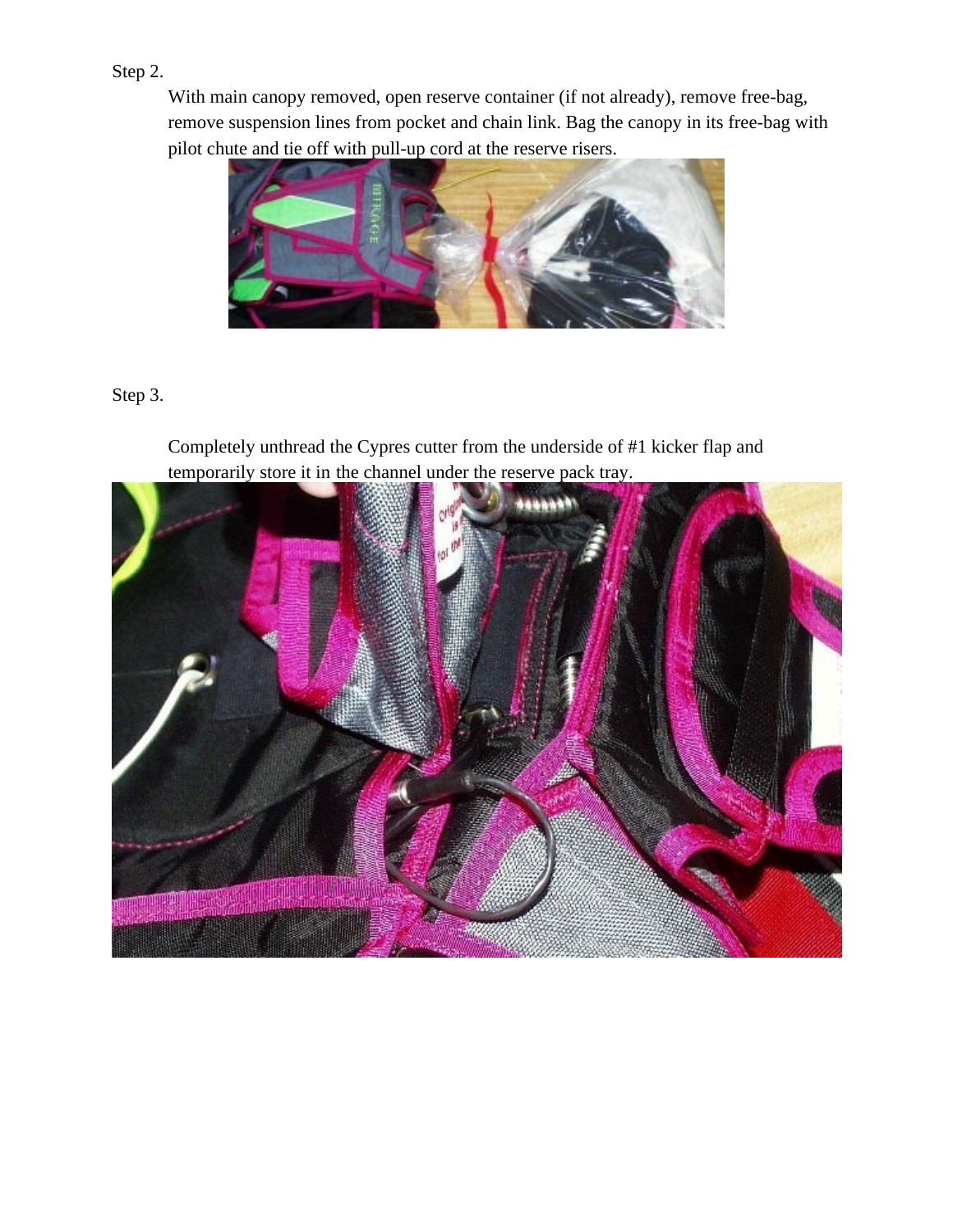Step 4.

Carefully remove the elastic cutter keeper and rip-stop channel from the under side of the #1 kicker flap. Retain elastic keeper for repositioning to under side of #3 center flap.



Step 5.

Carefully remove the grommet guard from the back side of closing flap #3.

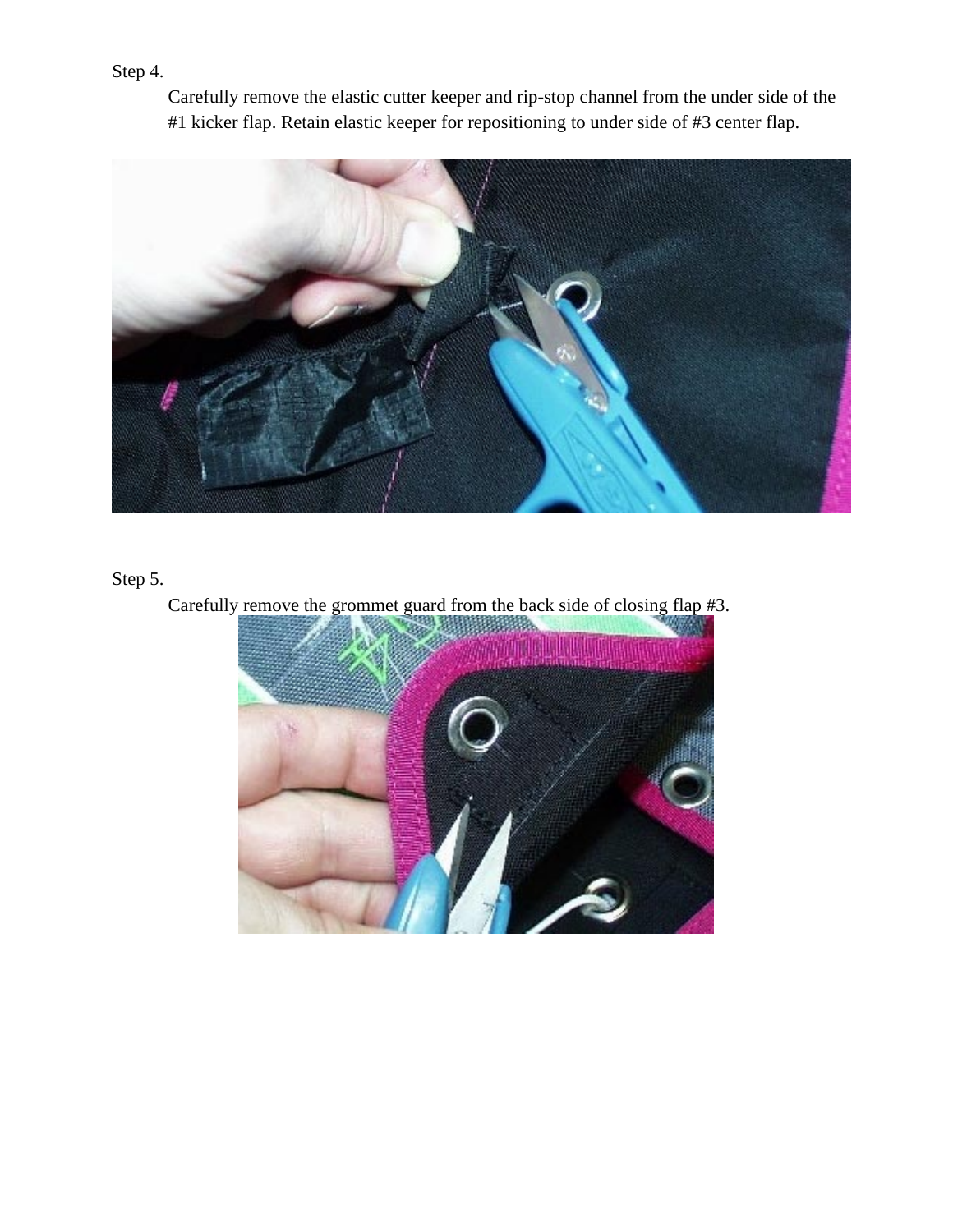### Step 6.



Lay the template against binding tape and grommet. Mark **three** locations as shown.

### Step 7.

- a. With snips or seam ripper, carefully cut the L shape that connect the dots through the Para pack layer only. Lightly sear the cut Para pack edge with a hot knife or lighter.
- b. If the center flap has this row of stitching running below the grommet, a short section may need to be removed.



Step 8.

a. Hot cut a 3 1/4" length of 3/4" type III nylon binding tape and mark at 1 1/8".

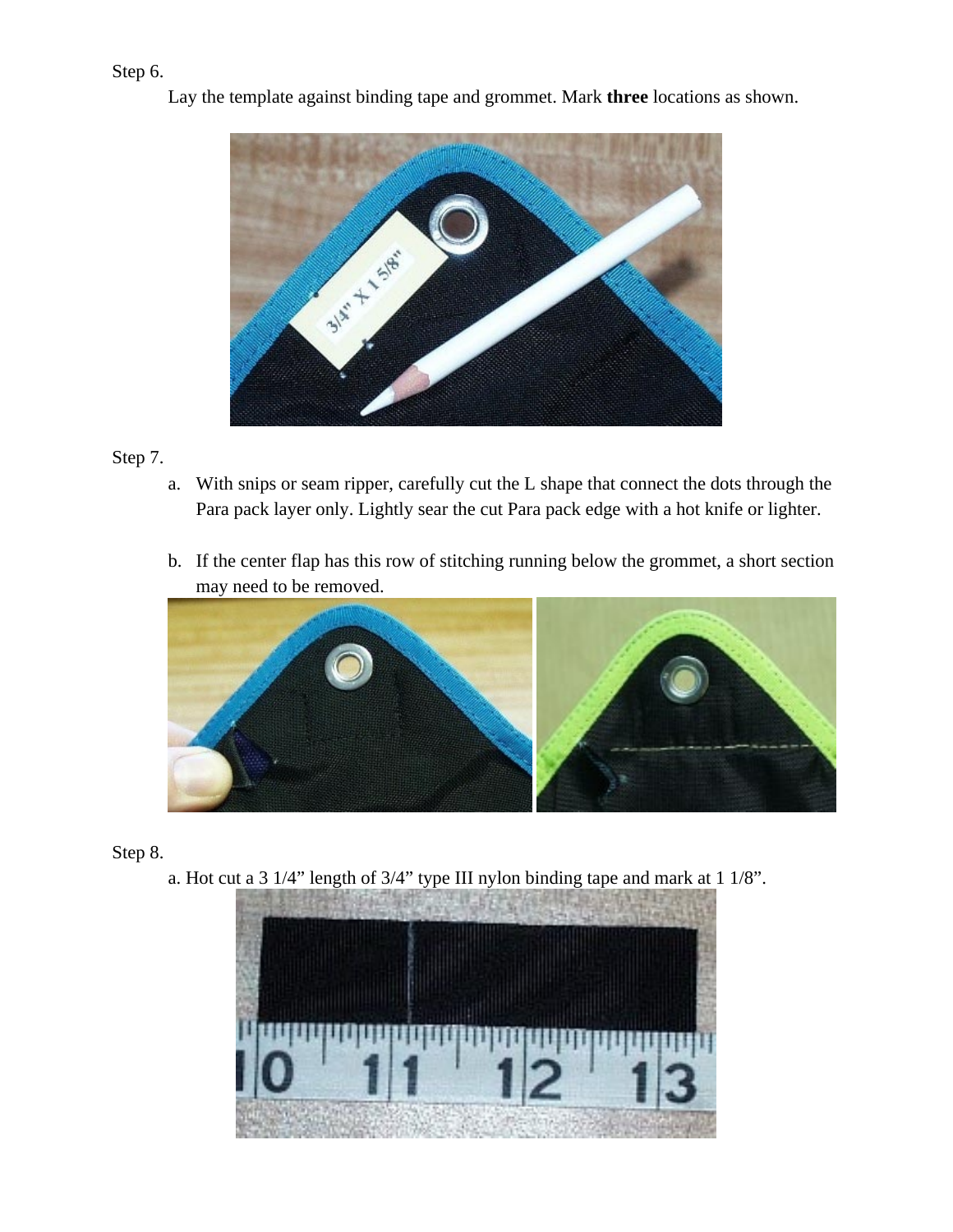b. The elastic cutter keeper setup may be pre-sewn as shown here or glued as follows.



c. With a crafts hot glue gun, run a thin bead across the binding of the elastic keeper and firmly lay type III binding tape in place.



d. Fold short end over and lightly hot glue back side into place.

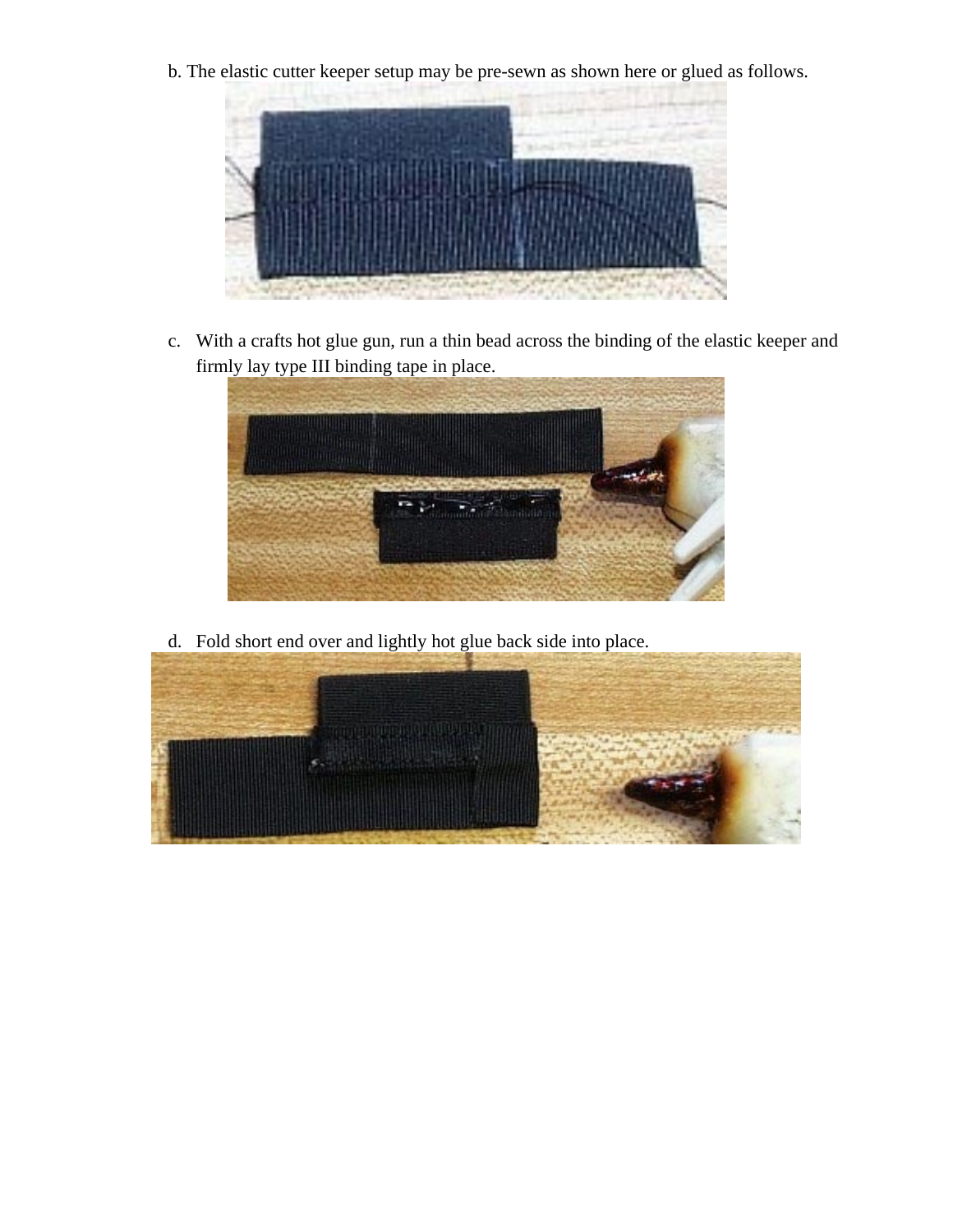#### Step 9.

Place elastic cutter keeper in place and sew as shown.



#### Step 10.

In order to open a channel for the cutter cable to pass from to processing unit to the #3 center flap grommet, the following measures must happen.



lighter in this location to form channel.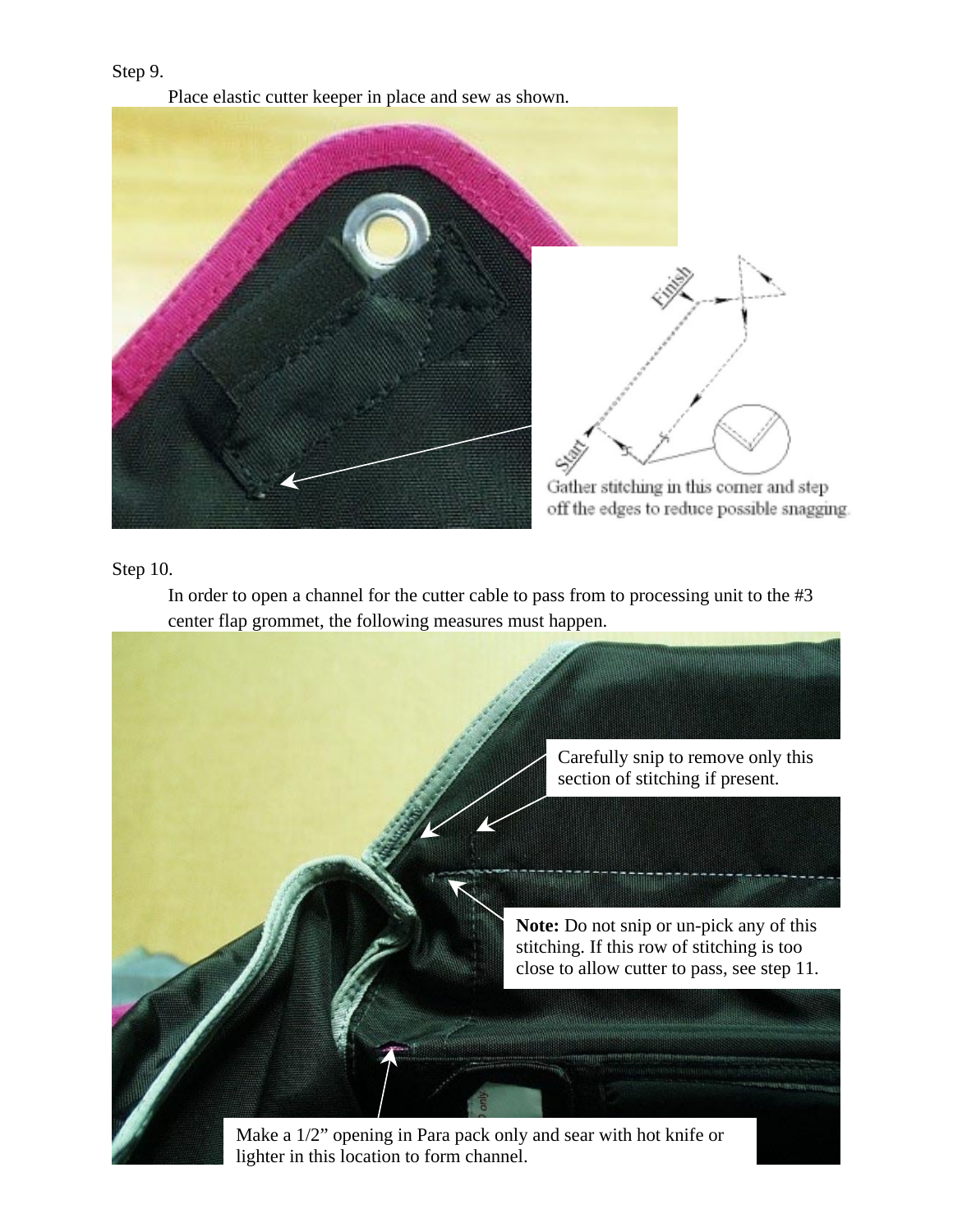# Step 11.

Only if the center flap row of stitching is too close to the corner to allow the cutter to pass, 2 additional 1/2" openings will need to be made around this stitch pattern and carefully seared with a hot knife or lighter. This will allow the cutter cable to bridge this stitch pattern.



#### Step 12

Use a bodkin or similar tool to draw a pull-up cord with cutter through the newly formed cutter channel as shown below.